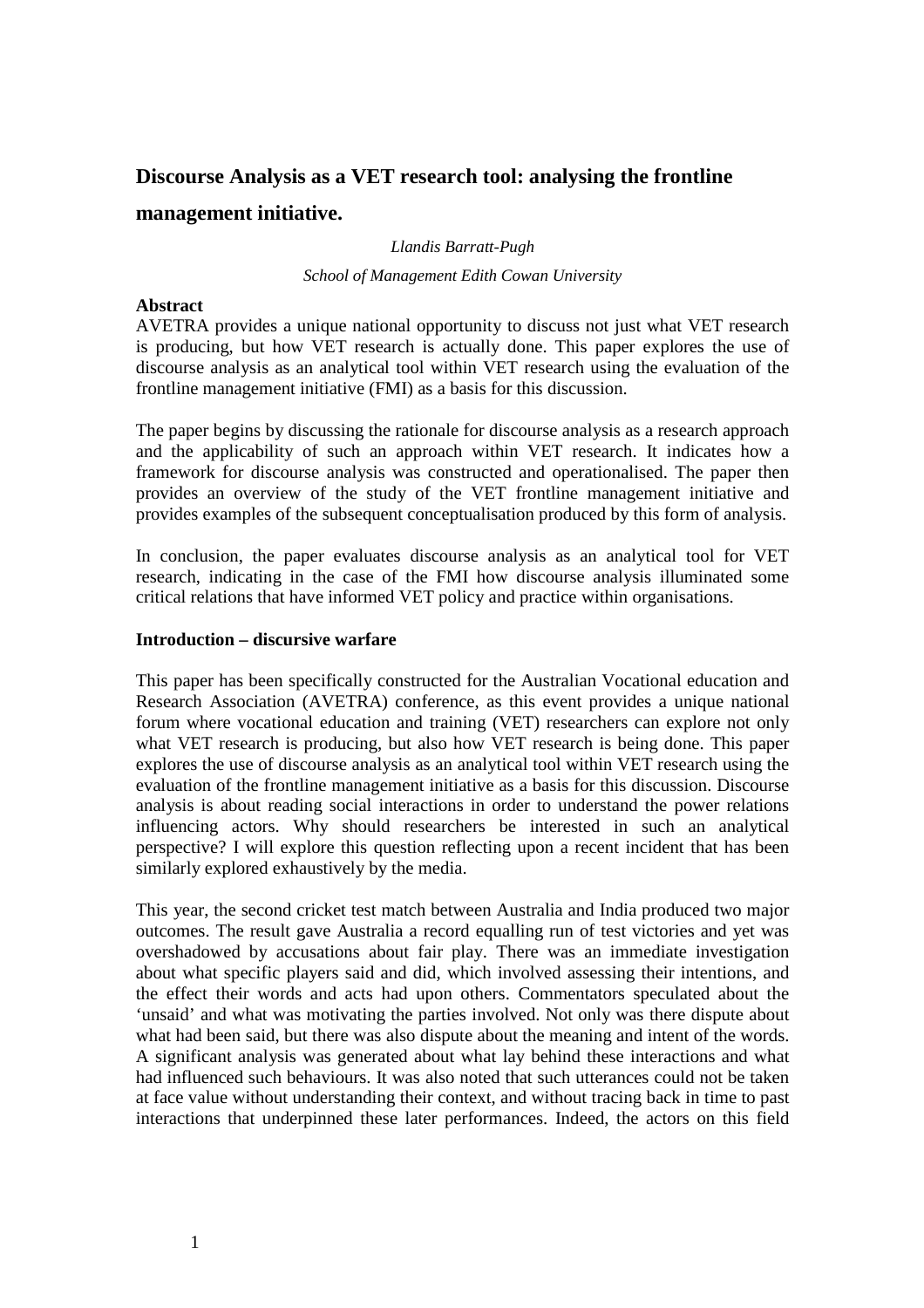may have been in the spotlight, but they appeared to be just a part of larger performance about historical disparities of national culture and power, now re-enacted on the field of sporting encounter.

Depending on our experiences and affiliations we will have come to very different conclusions about these events. Indeed our reactions will have ranged from intense interest to deep irritation. As researchers we can reflect upon the multiple views that flowed forth from the media and public commentary. Embittered emotions of sporting injustice were mixed with the grief of losing. Deep-seated feelings of national inequity were interwoven with tactical desires to use such events to destabilise the game's adjudicators and deflate the winner's moment of triumph.

As researchers we could gather, explore and weave these multiple narratives together in order to understand the complexity of these perceptions about this specific event. Yet we are aware that their words are formed often formed by past experiences. Players 'spit' words they regret at times of tension. They say phrases for effect, and are often fed lines by others to act out in the public arena. Their words are far more than a code of communication, they are an expression of how they see the world, what they hold to be true, and display to us what influences are generating such views. Analysing their discourse can help us map this specific political territory of their context. Such analysis can enable us to map the power relations underpinning their actions and utterances, exploring their emerging identity. Who has crafted and is pulling the strings of the puppets on the stage? Discourse analysis of such an event would produce some interesting patterns.

At one level cricketers are just playing and talking about a game, at another level, as soon as they put on with pride their team cap, they carry a national history on their shoulders and their identity is changed forever. Turning our attention to the interactions of VET, discourse analysis similarly enables us to map what is mediating the actors and the stage that we are studying, by reading the clues hidden in the research subjects' utterances.

### **The rationale for a discursive search for understanding**

The premise of this paper is that the language collected from research subjects is not just a simple communication code indicating what they see, experience and feel, but that it carries clues to underpinning power relations within its utterances and interactions. Language is our way of continually influencing others and simultaneously re- shaping our own identity. We believe that we construct language, but it is continually constructing us, and its patterns provide valuable clues about what underpins social performances.

Discourse analysis attempts to read subject utterances as text and conversation, stripping away the masks and role-playing of subjects. From this perspective a subject's words are not just a code and not just a construction, but bear the patterns of what is constructing them, the beliefs and phrases of others, the discourses the subject is bound to, has bound themselves to and those they are resisting. The words 'discourse analysis' can be interpreted in two ways – as the analysis of conversation and as an analysis that searches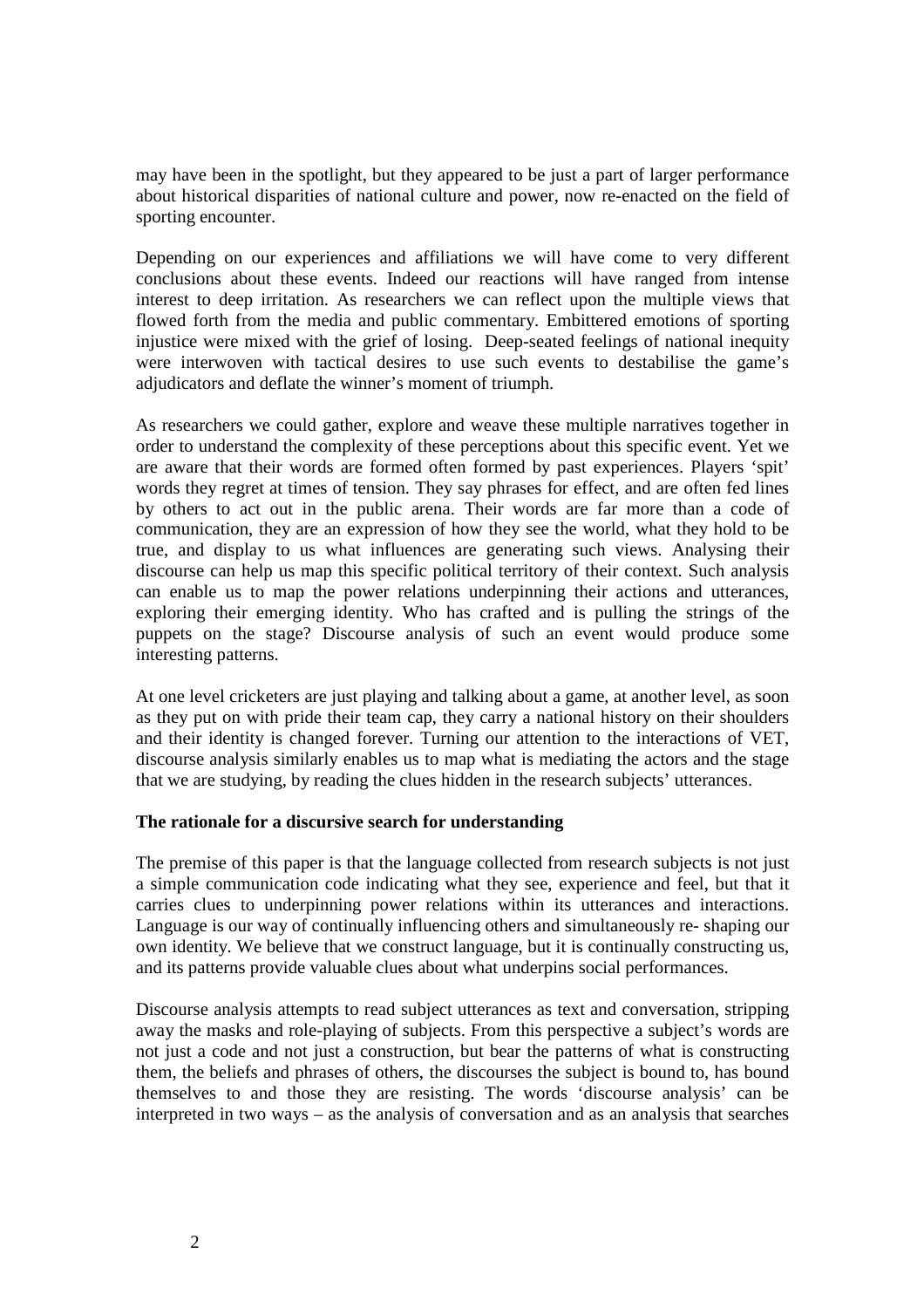for dominant discourses. Discourse analysis is about analysing language in a social context by deconstructing text and utterances to understand the mediating discourses that are shaping both individual actors and their environment.

What is a discourse? In this paper I am defining *discourses* as the beliefs, knowledge and relations promoted by specific groups (Mulcahy 2001). Discourses indicate how individuals should be in the world, what they should think and who they should relate to. Discourses are interrelated future orientated texts and practices that bring an'object into being' through a 'hegemonic struggle for space' (Harley and Hardy, 2004; Brown and Humphreys, 2006). They are never benign, always seeking to enrol individuals, privilege specific authors, promote consumption, produce identity, and displace competing views. They discursively represent how life should be in order to mediate organisation. Mulcahy (2001, p. 2) describes discourses as:

A shorthand for a whole set of power/knowledge relations (Foucault 1977, p. 255), which are embedded in and circulate through working practices. Discourses provide ways of being (identities), ways of relating (relations) and ways of understanding the world (knowledges).

Discourses are hegemonic sense-making processes. They are ideological, defensive, and politically aware modes of ordering that seek social instrumentality by privileging their position, excluding alternatives, and mediating or compelling subjectivity. They seek to establish 'signification' that marginalises contesting discourses and establishes what counts as real (Mulcahy 2001). Discourses of scientific knowledge are used to propagate the ignorance of 'others', dividing the knowing from the unknowing (Hobart 1993). Social understanding is mediated by powerful discourses that seek to establish truths as:

Each society has its regime of truth, its general politics of truth: that is the types of discourse which it accepts and makes function as true; the mechanisms and instances which enable one to distinguish true and false statements; the means by which each is sanctioned; the techniques and procedures accorded value in the acquisition of truth; the status of those charged with saying what counts as true.

(Foucault 1980, p. 131)

Foucault (1980) asserts that, within these interactions, power and knowledge 'inhabit' each other and that investigation of discourse must be done at the level of practice. Every interpretation of reality is an assertion of power, where 'naming' is power and (symbolic) 'violence' to the subject. Power is a part of the discursive network, a chain that circulates and is never in any specific individual hands as, 'individuals are the vehicles of power not its points of application' (Foucault 1980, p. 89). Subjectivity results from such discursive positioning, although Giddens suggests that Foucault's social analysis is history with the 'agency' removed (Clegg 1989, p. 203).

So why is finding out what dominant discourse lie behind particular utterances important to us? Jacobson and Jacques (1997, p. 47) define a discourse as a 'system of signification within which bodies, power and meaning have produced a relatively internally consistent meaning.' They insist that, in order to avoid the 'truth trap' of objectifying subjective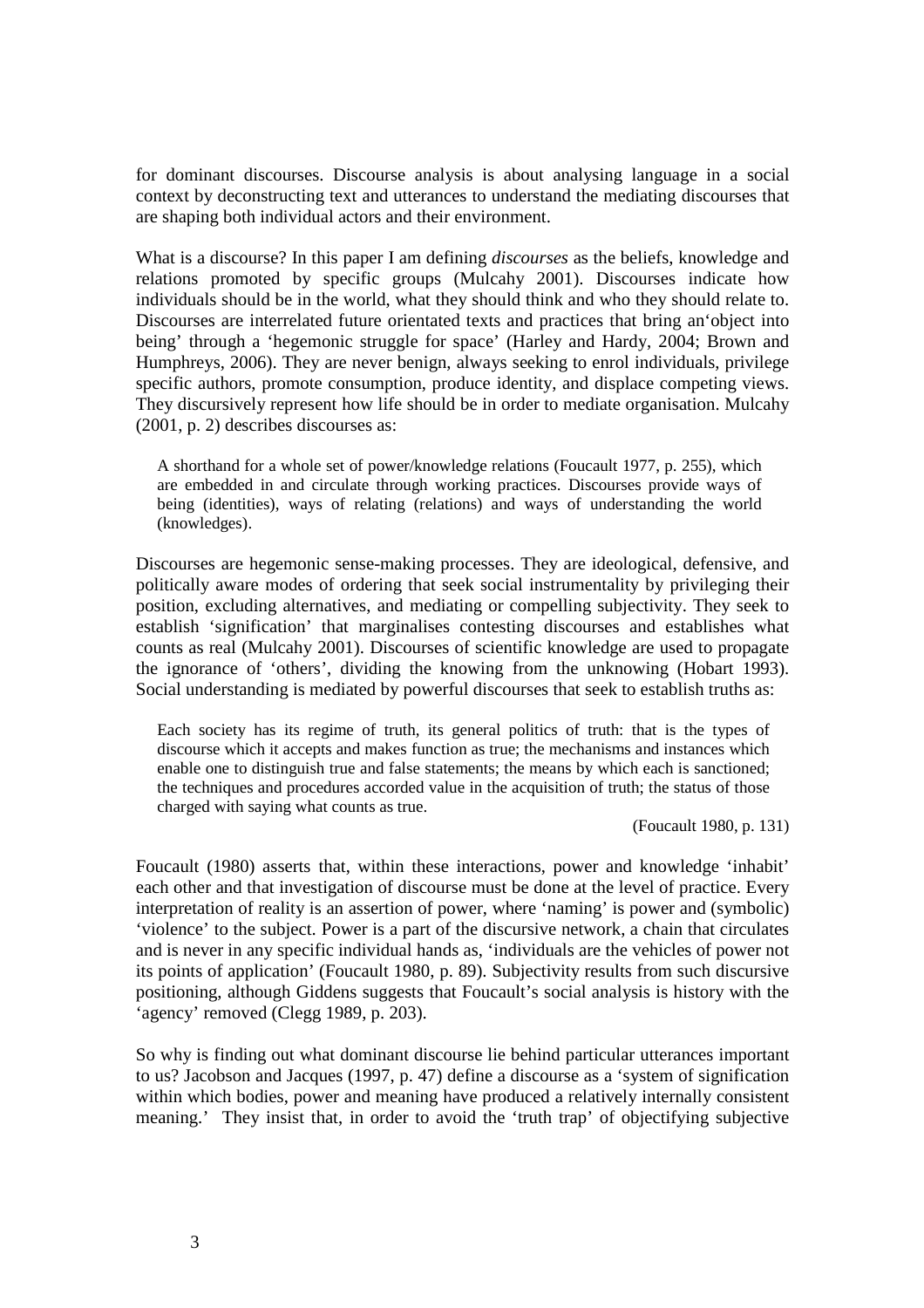comment, it is important to uncover the discursive structural relations that underpin perceptions. Likewise, Hicks (1990, p. 49) quotes the work of Bruner (1961) in asserting that the focal domain of inquiry in educational arenas should involve the unravelling of such 'socially situated meaning' from the discourses of practice, the 'socially situated communications' that 'sustain' actor positions within social contexts. Discourses are unwritten, but powerful, codes and rules that shape the actions and utterances of actors, underpinning meaning within organisational practice and learning practice.

The importance of discourse analysis has risen as the 'text' of our cognitive workplaces has increasingly displaced the manual and physical regulation of our previous workplaces. Prior modes of physical control, involving location and time are being replaced with textual hegemony, cognitive ordering such as instruction by memo, and dismissal by e-mail. Organisational texts are increasingly pervasive, but are neither naive nor conciliatory constructions. The battles of organisation are fought with paper, signs, print and diagrams (Latour (1986), with textual warfare determining which discourses will determine meaning. Derrida (1976, p. 139) cites Levi Strauss in noting that:

If my hypothesis is correct the primary function of writing, as means of communication is to facilitate the enslavement of other human beings.

Language has become more than signs of meaning, it is also a tool of rapid transit, taking ideas from place to place. As Latour (1990, p. 26) indicates the goal of the game is to:

Invent objects that have the properties of being mobile but also immutable, presentable, readable, combinable with each other.

Mobility takes concepts from place to place, from person to person, building and bridging discourses, and mediating subjectivity. Texts can now be reproduced immutably, without infection. Latour (1986/90, p. 23) suggests that the primary objective in organisational social systems is to gather powerful textual allies, as legitimacy of knowledge assertions is defined by the power of supporters 'if they can muster the greatest number of well aligned and faithful allies.' Accepting a research subjects words without exploring behind them may waste valuable data. Clegg (1998) suggests that organisational dialogue is essentially about power and is an instrument of the powerful. Wallace (2000 p. 42) describes the social environment as textual battleground where 'discursive practices…classify, characterise, observe, monitor, shape and control behaviour'. Burrell (1998) asserts that there is organisational health in the diverse conversations and stories that define characters, plots and scripts, and sequences of action, creating albeit conflicting perspectives and identities for individuals (Hardy et al. 1998; Martin 1992). Grant et al. (1998) underline the defining nature of discourses within organisations. Discourses seek to privilege one way of looking and being, one way of categorising relationships and one way of valuing or ordering social events to dominate meaning and direction. Discourse analysis is concerned with mapping these linguistic battlegrounds to understand what is mediating the relations of the subjects within a study. How can such a process be operationalised into a framework that VET researchers can use?

#### **Constructing a nodal framework for discourse analysis**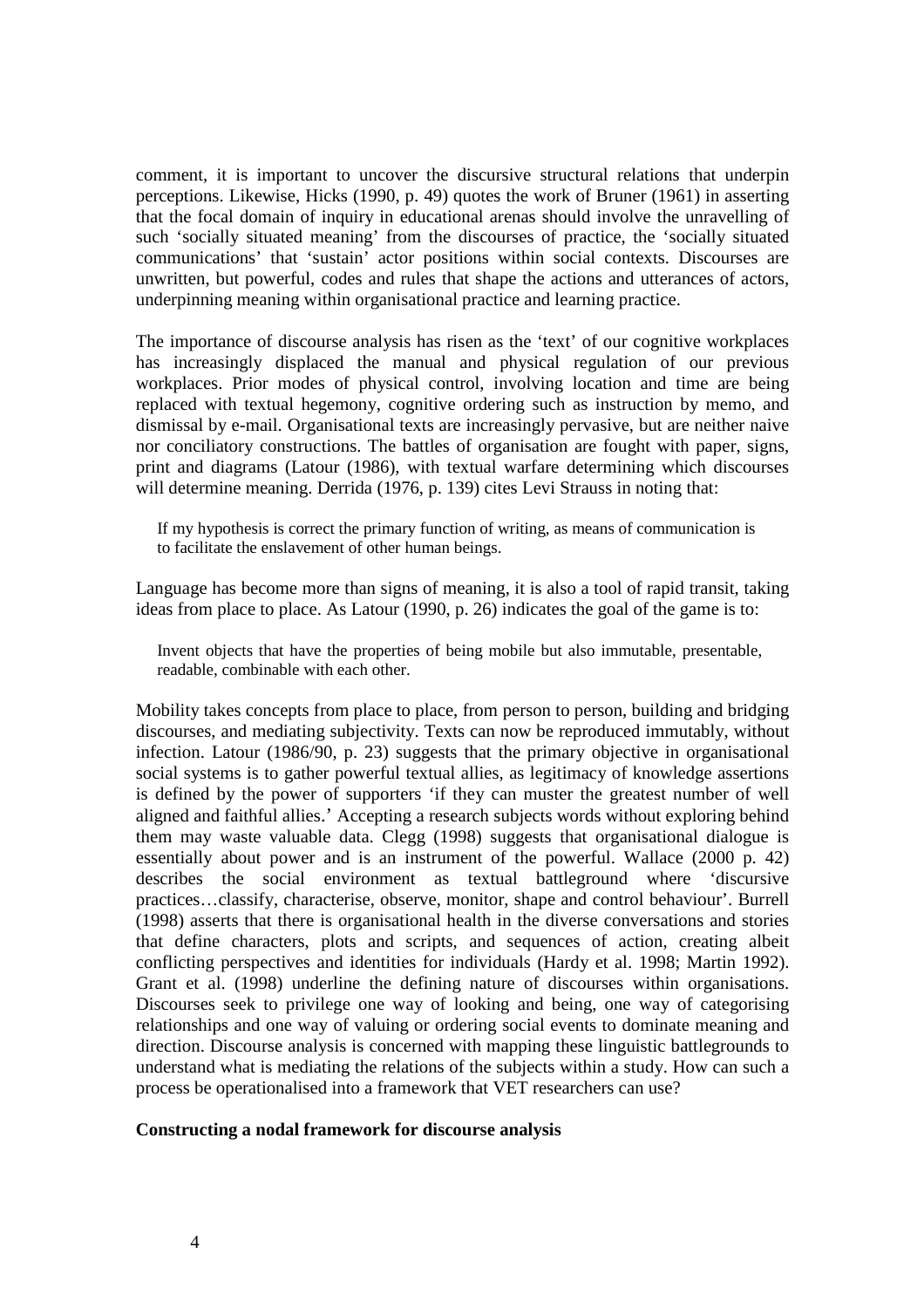This section explores key figures involved in discourse analysis and traces their contribution ton the emerging framework that was used to explore the FMI data. Discourse analysis has several epistemological roots such as linguistics, sociology, psychology and anthropology all with different research agendas and therefore differing methodologies. My own exploration and emerging discourse analysis framework has been strongly influenced by two factors. The first was my *purpose* to investigate the frontline management development programme and apply such a framework to a VET field. The second was my *approach* that combined and interest in constructivist learning with the management and orchestration of such programmes. In this section I review why I find these particular authors who write about discourse analysis of particular interest and how they have contributed to the framework I developed.

Discourse analysis is a search for the meaning that lies within and between utterances.

You see its like a portmanteau – there are two meanings packed up in one word.

(Carroll 1962, p. 239)

Boje and Dennehy (1993, p. 339) agree that 'stories have many interpretations' but they provide useful deconstructional clues to assist in the search for the 'other voices', the excluded, the marginalised and the 'not said'. Boje (1994), is one of the few authors to provide a guide to deconstruction and contributed to the deconstruction area of the emerging framework.

Luke (1995) is clear that such an analysis is an essential part of our social struggle for understanding and change. The study of text is important to Luke because it is emancipatory, and stimulates individuals to think for themselves rather than consuming others ideas. Luke's work was important in providing a political thrust underpinning the framework. All texts have disguised power relations, how they interconnect, construct and contest subjectivity.

The strength of critical discourse analysis lies in its capacity to show the power relations in apparently mundane texts at work, to represent and interpret instances of everyday talk, reading, and writing….there is no space outside discourse. (Luke 1995, p. 40)

Fairclough (1992) was instrumental in providing specific categories for the analysis, specifically those associated with relationships revealed by the text. Fairclough (1989, p. 22) states that 'language is part of society, not external to it', and that language is a social…and socially conditioned process'. It is not just that language and texts shape our social actions, but that language and texts are themselves a socially constructed phenomenon. Fairclough (1992) indicates that such an approach to understanding social performance is not just the preserve of research but a way of being, essential to prevent 'regulation' and protect and extend subjectivity (Gee & Lankshear 1996).

Janks (1997) provided the encouragement to search wider than the words by indicating how broader trans-organisational cultural patterns were often hidden within talk, text and actions. Janks indicates that 'text' should be interpreted as all utterances, dialectic and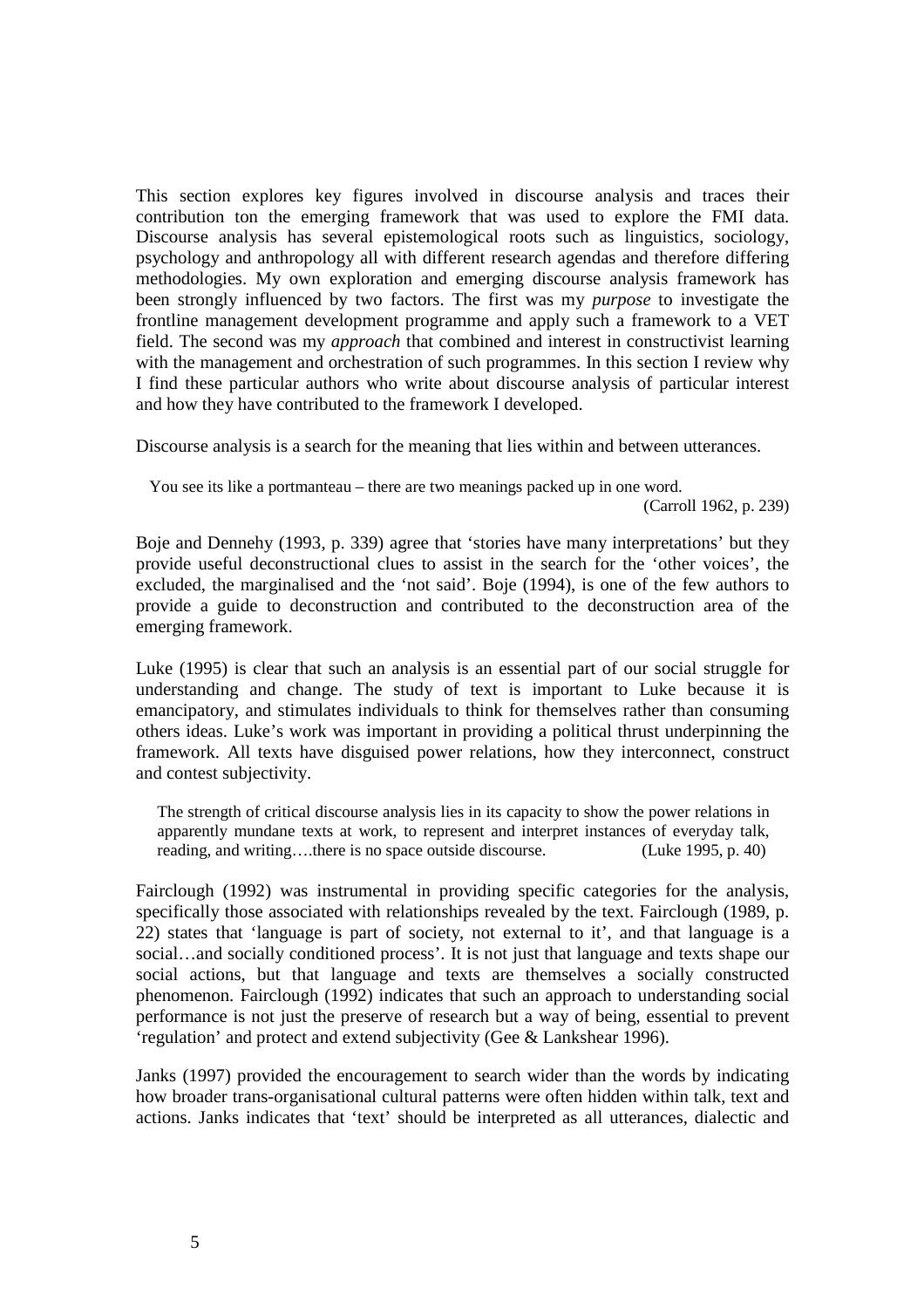statements, as well as the overt relationships existing from workplace observations, and the interpretations of visual relations by the researcher. Janks (1997) sees discourse analysis as a framework to read wider clues in the unpacking of 'culture'.

Gee (1996, 1997) makes a persuasive argument about the intense relationship between text and fast capitalism emphasising the organisational nature of workplace discourses. Similarly, Palmer and Hardy (1998, 2000) emphasise the strategic use of discourse within organisations and suggest several approaches for reading organisational interactions that contributed to the emerging framework. The iterative framework of discourse analysis that was used in the FMI study was principally informed by the fore-mentioned authors. It had seven main categories and thirteen sub categories and consisted of tree nodes branching from **prosody, lexicalisation, cohesion, structuring, voice positioning, themes, and deconstruction,** as detailed below.

*Prosody :* delivery **-** how it is said ? What is the pitch, loudness, stress and length of utterances, including the uses and the hesitations? Delivery may give clues to conviction, ownership, expectations, specific rules and even links to other texts.

*Lexicalisation :* valued words and repetition**.** What do the words value? Utterances give signals about how the world should be constructed. Key words and metaphors may be predictive of actions, beliefs, and identity, displaying a specific world-view and also what it opposes.

*Cohesion :* the sentence glue, how and why words are connected. What kind of turn taking is occurring there? Who speaks, who initiates, and what are the connections?

*Structuring*: the subsections and argument construction. What is the mood and style of text, and the force and aim behind the words? Is it active or passive, questioning or declarative? What is the genre, and how is it positioned relative to other texts?

*Voice Positioning:* the hierarchy and specificity of subjects. Who is positioned*,* and how are they positioned? Who has agency and who is included? What is the author's role? *Themes :* the images, the focus, repeated constructs and contrasts. What links and goals exist here? What inter-textual collusions are there? What are the focus and the goals? *Deconstruction* **:** the socio-economic political paradigm of the author. What exceptions are there? Who are the missing/silent voices? What are alternate plots or frameworks?

### **Operationalising discourse analysis – a case study**

Having reviewed the use of discourse analysis and an emerging framework for such analysis, the paper now provides an overview of the context for a case study of discourse analysis.

More than ten years ago the Australian Industry Taskforce on Leadership and Management Skills launched 23 national research projects and produced the so-called 'Karpin Report' (1995). The report emphasised the inadequacy of managing practice and development, expressing the need to re-author managing identity in a relational mode, from 'cops to coaches'. The sole enduring heir of the report is recommendation eleven that proposed a national Frontline Management Initiative (FMI), which is the empirical focus of this paper. The initiative targeted 100,000 untrained frontline managers (FLMs)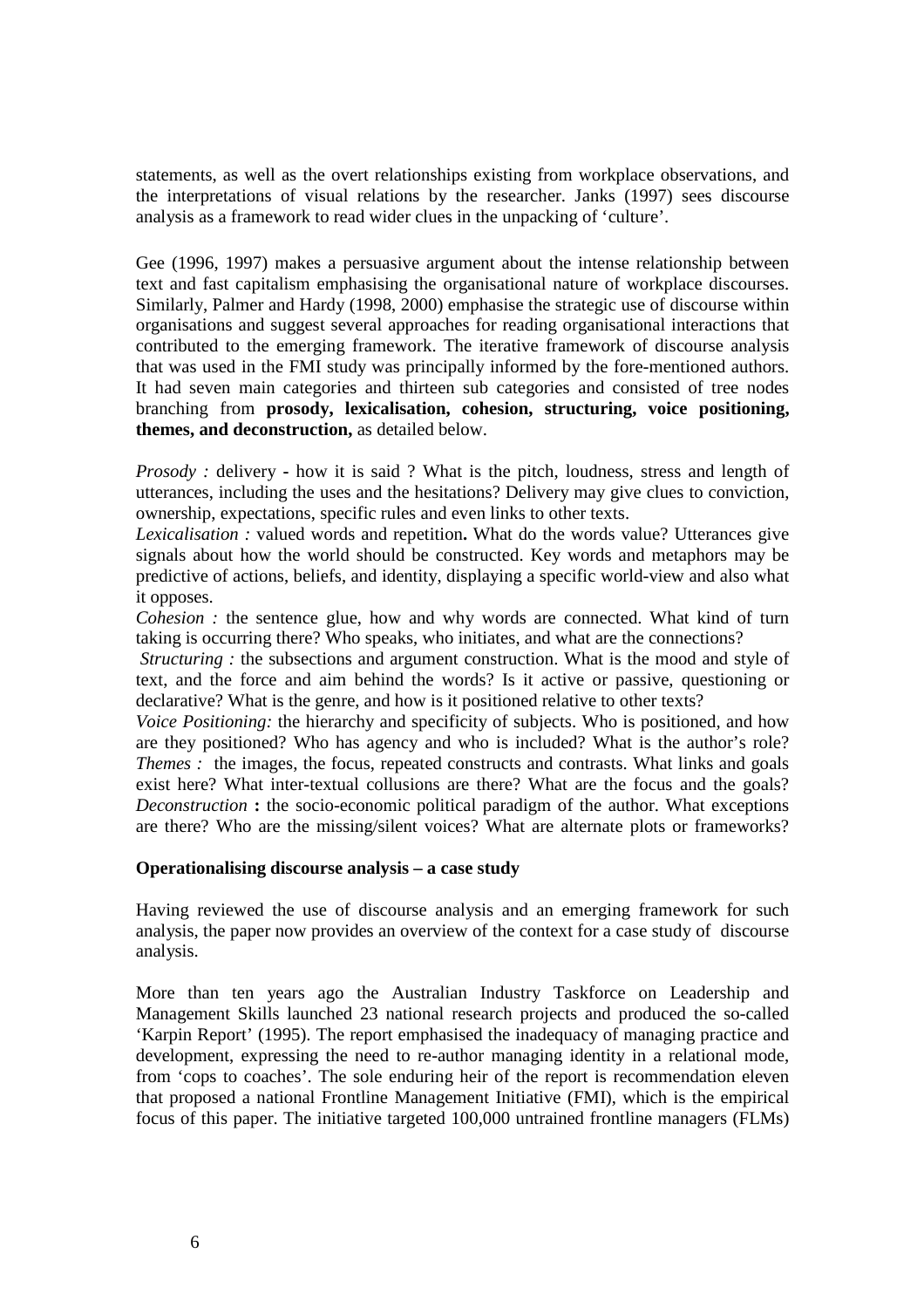through a workplace and competency based portfolio approach. FLMs would engage with FMI technology to work on their self. Following exhaustive and highly contested consultative process to form national competencies, nine 'Trojan Horse' pilot organisations pioneered actively orchestrated, complex routines of workplace based, partnered, pedagogic relations, centred on the participant actors, that welded manager development to organizational learning. The guidelines for activating the FMI were enshrined within a compendium of booklets outlining how the scheme could be managed, how participants could learn and be assessed and how organisations could partner to develop their learning capabilities. Since the 1998 launch over 90,000 managers have participated in producing their self-authored account of managing practice, legitimised by assessment. The rhetoric of the framework heralded a second generation competency based approach in Australia, rejecting prescribed curriculum, and privileging individual programmes, workplace evidence collection, mentoring and coaching (ANTA, 1998). This unique opportunity to investigate the discursive practices and productions of such a technology within organisation, and the paradox of constructivist intentions located within a reductionist framework.

Our nominalist approach was based upon an inductive, naturalistic, heuristic, critical constructivist framework. The study was ideographic, searching for emerging social processes and valuing the voluntarism of researcher-practice dialogue. Our strategy involved multiple methods of data gathering within case studies, with an increasingly ethnographic approach. We were sensitised by both practitioner interaction and prior work with organizational pedagogic theory. The fieldwork began with formal and informal practitioner interactions conceptually mapping the emerging relations of practice, guiding, but not prescribing, the investigation.

The research into this technology had two linked phases. A national evaluative study (1998 to 2002) was undertaken, funded by the National Centre for Vocational Education Research (NCVER), that involved twelve multidisciplinary researchers from six Universities focused on the technology's impact on individuals, organisations and businesses. Funnelled down through focus groups, broad surveys, and telephone interviews to twenty-three case studies, from which content analysis tabulated statistics were obtained to a produce a functional assessment of the initiative (Barratt-Pugh and Soutar, 2002).

Concurrently, a more ethnographic study of practices at specific case study sites continued until 2004 that focused on the discourses associated with the technology and the social patterns that were generated. This phase explored how the technology was discursively constituted, what learning was produced and how practice was mediated. Resources were focused on longitudinal relations within three specific sites where structured interviews, unstructured conversations, discussions, observations, record scanning, pictures and video were gathered. The complete NVivo data sets consisted of more than one thousand events from more than four years of field-work which included 140 interviews.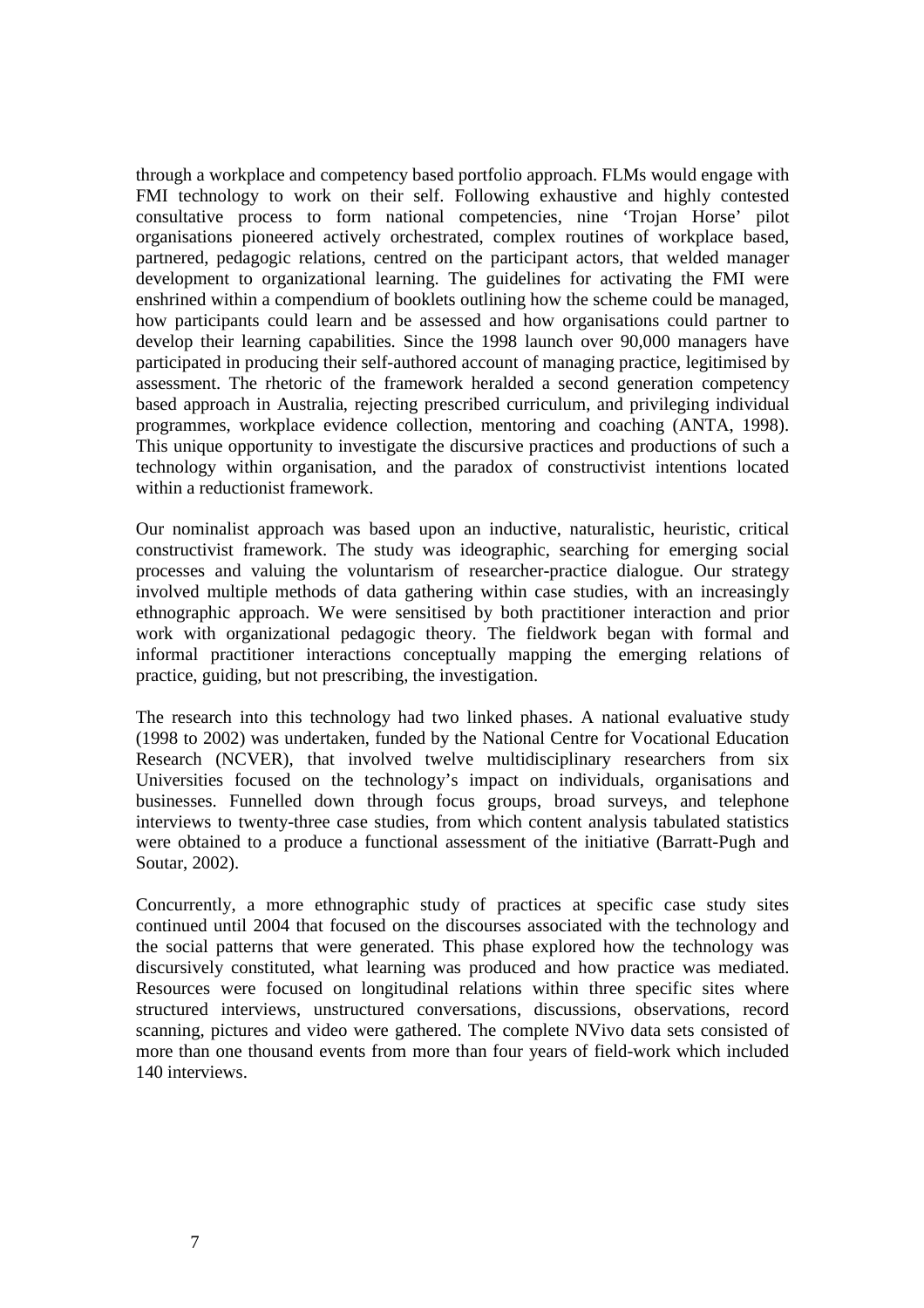The analysis phase involved several different and complementary forms of analysis to build up a conceptual map of the territory. The decision was made to use discourse analysis to specifically explore how organisational decisions mediated the final learning productions. The data were coded in NVivo using the nodal framework that has already been reviewed in the previous section. Our intention was to explore how actors draw on the discursive resources of such a management development technology, shape discursive mechanisms, and author managing identities (Brown, 2006).

#### **The products of analysis**

In this section the paper attempts to provide a reduced overview of what was produced by the discourse analysis by focussing on four categories, and then provides examples of the subsequent conceptualisation produced by the analysis.

#### *Prosody*

Discourse prosody, the patterns of speech delivery, provides strong visible and audible cues to intensely held values and the FMI interaction generates considerable heat. There is a strong response from senior figures to conceptually disassociate the FMI from the Management Charter Initiative (MCI), with great pride displayed in the robust nature of the competencies produced, which are 'big value', establishing a curriculum free framework, and assaulting the existing system where 'the peak bodies were scandalised' with the move to local agency. Practitioners are vocal about 'anal-retentive' approaches to CBT and their own active management, as 'one size does not fit all.' Participant actors describe the FMI as 'a fantastic programme…been very, very successful', 'this has been life-changing experience for me!' This holistic experience challenges actors with conflicting work productions where, 'I haven't time to read my f…ing e-mail!'

### *Lexicalisation values*

Lexicalisation, the words that are valued by specific discourses can be subdivided into experience, relational and belief values, indicating what is being experienced and valued by particular groups. In terms of experience values, key figures indicated that public service 'procrastination' with previous management inquiries instigated an agenda of 'leadership' for the subsequent taskforce. Great emphasis was placed on the comprehensive and inclusive nature of the competency formation process, with 'two thousand enterprises involved…consulted', constructing the FMI as 'a major paradigm shift.' The participant experience is often confusing, local agency is slow to develop with 'part of me is in denial - I am at the searching for meaning bit', while FMI processes are 'breaking down the institutional barriers.' Partnership relationships are valued as 'negotiation develops a strategic view at the beginning'. FMI managers value 'interactive internal networks,' 'developing cells...self-governing groups.' These networks of learning may migrate to managing networks, as they 'recognise each others skills as a network', or cascade to the team, 'involving all staff to work through (issues)'. In terms of belief, the taskforce drove a focus on 'a great drought in Australia of middle managers,' privileging performance that does not 'rely on the authority of the position.' There was a growing consensus that 'you can't go down that path with the old autocratic way of management style' and this extends to FLMs, who are **'**crying out for it.'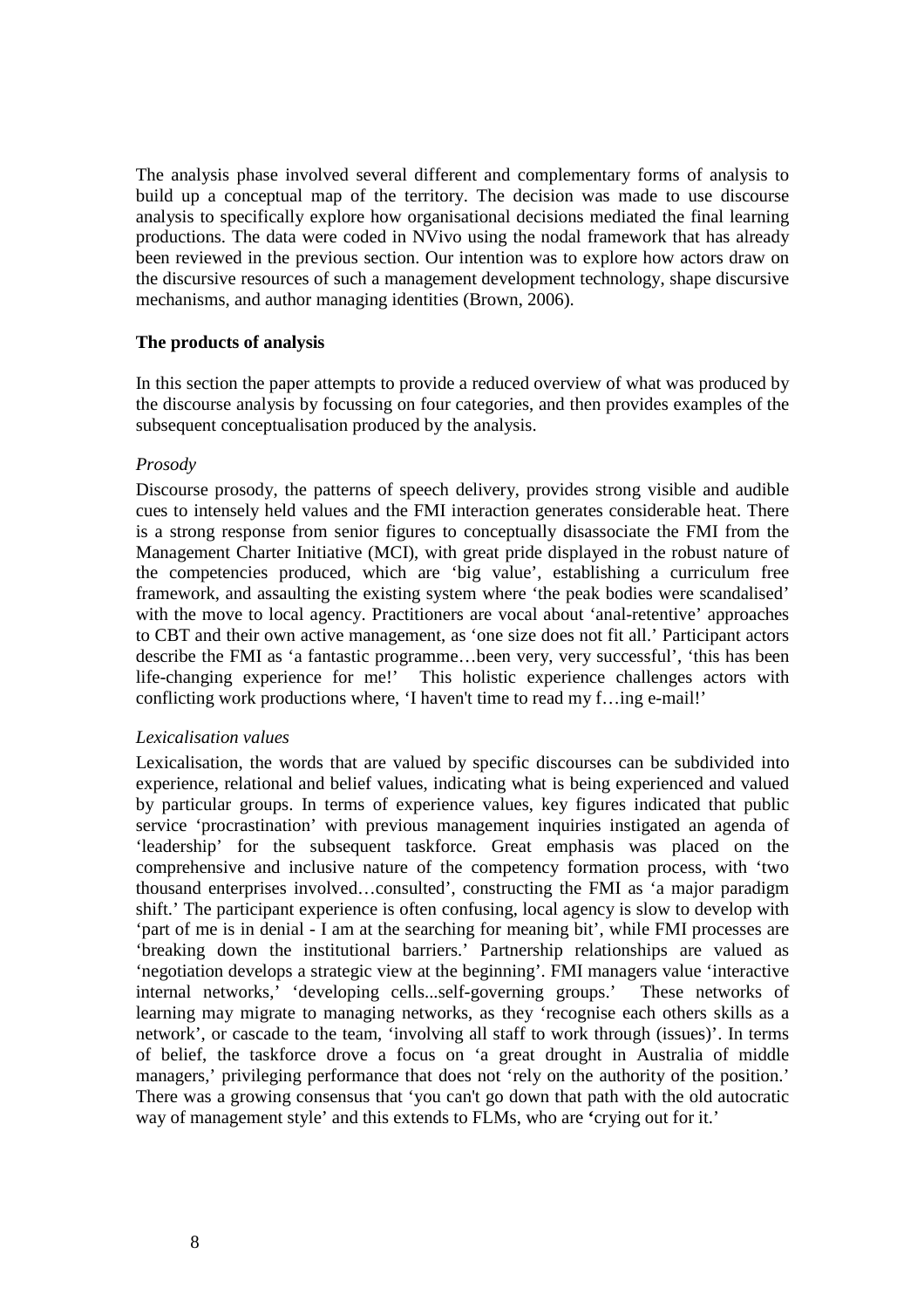#### *Cohesion*

Cohesion focuses on textual cues and concerns searching for the 'turn taking' between voices that bind the text. It is the competencies and partnerships of the FMI that are a reoccurring theme, linking various actor groups to gain the 'value of using a team approach and forming alliances.' The developmentally orientated primary case study sites were proactive in establishing research engagement that was 'gratefully and greedily received' to support their activity. Relationships of mutual support underlie more successful FMI enactments, where 'it was almost like I was learning as I was telling people.' The FMI technology was cast as a mechanism for manager learning 'whose time has come,' 'switching the mindset from an academic base to a competency base.' FLMs are the prime identity searchers 'exploring role boundaries and constructing'.

#### *Deconstruction*

The exceptions, missing voices and alternative frames within the texts and interactions provide cues about the 'other' silent voices and plots of actors not engaged by the FMI network. There is a lack of FMI understanding that, 'to the uninitiated sounds like training gobbledegook.' Senior managers reject the FMI because they 'don't have the resources to do that.' Smaller organisations without infrastructure are excluded as it is 'very time intensive, big commitment.' Delivery of the programmes is often frustrated by a funding model based on 'courses' where 'there's got to be x amount of hours to make a qualification'. 'A lot of training providers in the TAFE system…are trying to convert it into another training course', and distance learning versions are 'really missing the whole point.'

The discourse analysis formed the basis of significant modelling that is the subject of other reports and papers (Barratt-Pugh 2002). While the thematic analysis provided a platform for mapping the phenomena it was the discourse analysis that provided the clues for key relations between them. Such an analysis provided evidence of what discourses were shaping the FMI production and of the multiple faces of performances that were taken from the same script. The analysis made a significant contribution to the rich case study narratives and subsequent theoretical modelling. What was learned from this analysis? Primarily that management continually mediated the many shapes of the scheme. It was like a litmus test for their understanding of what learning was and should be, in terms of organisational needs. Those with understanding that learning should be continuous, integrated and the life-blood of change developed rich enactments of the FMI, with considerable local agency. As Latour (1990 & 1991) indicates, no knowledge is any more valid than any other, but as management 'can muster the greatest number of well aligned and faithful allies' and determine what is perceived to be 'right' learning within organisations. Positioned in this context, the FMI is a 'mobile' textual tool, woven within and between related management discourses, to contest and shape organisational meaning. For frontline managers learning becomes just another production. They are engaged in a process of self-production, mediated by management's interpretation of the texts of the FMI, as these discourses seep through the workplace into their social interactions (Grant et al. 1998).

#### **Evaluating the use of discourse analysis**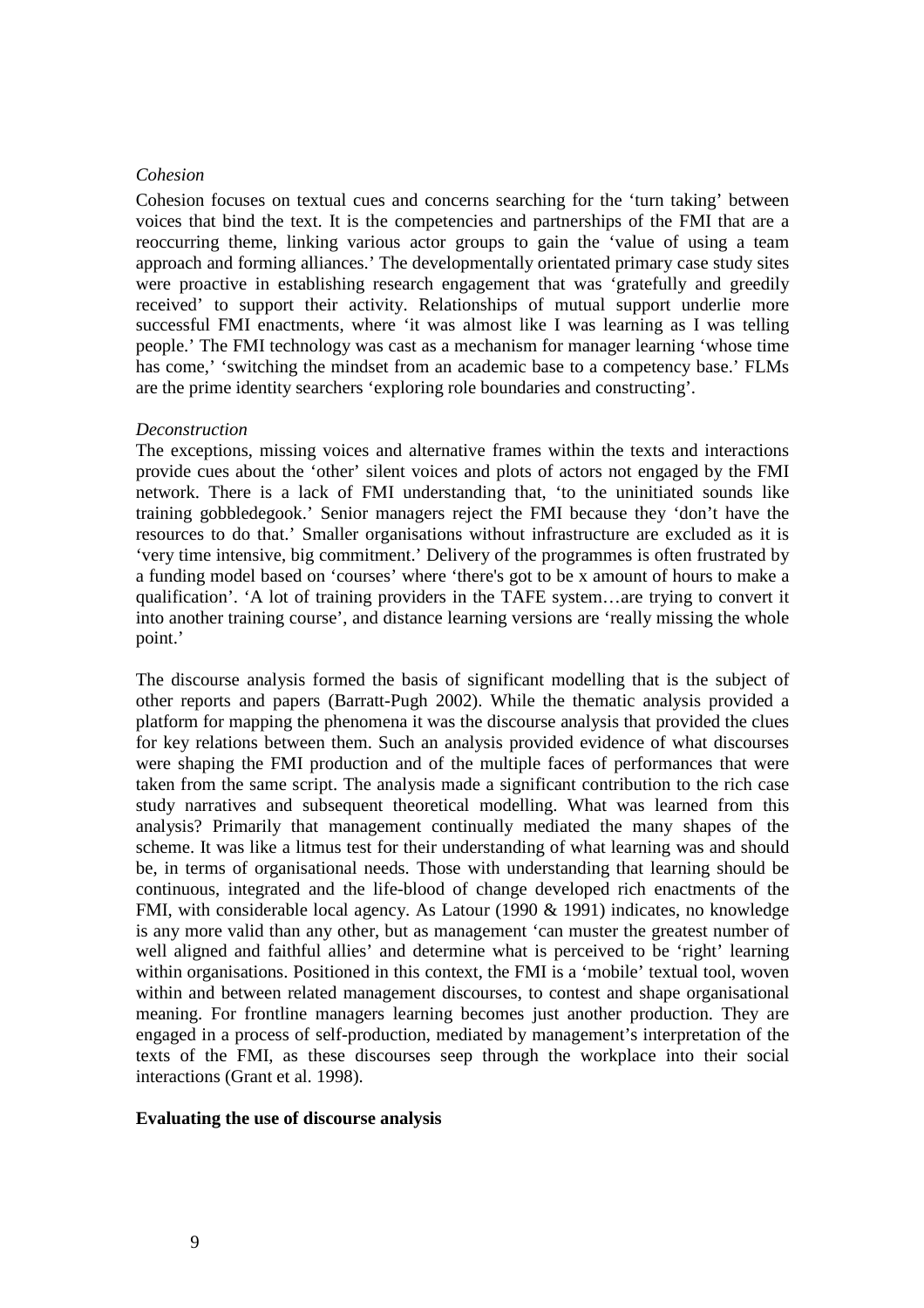Discourse analysis was in conjunction with two other forms of analysis in this study. A grounded theory approach was also used, as were comparisons with the frameworks of Learning Network theory and Structuration theory. It is not possible to attribute specific insight to each mode of analysis. Perhaps the first conclusion is to suggest that a complementary approach using discourse analysis appears a preferable approach where resources enable more than one analytical frame. In the case of FLM development, discourse analysis illuminated some critical relations in this workplace-learning programme that have informed VET policy and practice within organisations. It was specifically instrumental in mapping the jousting at a national level for power, influence and the battlefield for what was created and named as the national management development tool. Similarly, it was useful in modelling the power of management to interpret the same set of words into such diversified performances.

Discourse analysis can be used to understand the contested terrain of VET learning. Yet, perhaps there is a danger in such an approach. As researchers we are dedicated to accurately reproducing the stories of others. However, are we in this case placing more weight upon what was not said, what was intended, and upon those voices not recorded in the field when we use a technique that privileges the power behind the throne above the voices of the subjects? There are dangers in overlaying researcher interpretations on what has been actually said by research informants instead of viewing these statements as "social facts" per se. Understanding the forces constructing learning stages does not only generate deeper understanding of the context but it also enables us to visualise how positive changes may be effected within the existing power relations.

### **Conclusion**

In text saturated organisations how do we trace what is making the research subjects act out their learning in the ways that they do? This paper has reviewed why discourse analysis is a useful tool for VET researchers, and what kind of frameworks for coding can be produced. A detailed account has been given of what such an analysis produced and an evaluation has highlighted specific issues for researchers. In the case of FLM development, discourse analysis was a complementary framework that illuminated some critical relations in this workplace-learning programme that have informed VET policy and practice within organisations. VET researchers need tools that enable them to look beyond and behind what is said and done in the complexity of the workplace and learning spaces. Discourse analysis provides such a tool and enables specific frameworks to be built and adapted to specific inquiries.

One dilemma continues to exist. As researchers we are schooled to be rigorous in differentiating between what our subjects say and our interpretations. In many analytical frameworks the words of the subjects are sacrosanct and are scanned, weighed, and tabulated to form patterns. In discourse analysis the words are a starting point where interpretation becomes all.

Discourse analysis takes a Foucautian perspective, positioning us as subjects of powerful discourses, able only to choose who may speak through us to the world. Discourses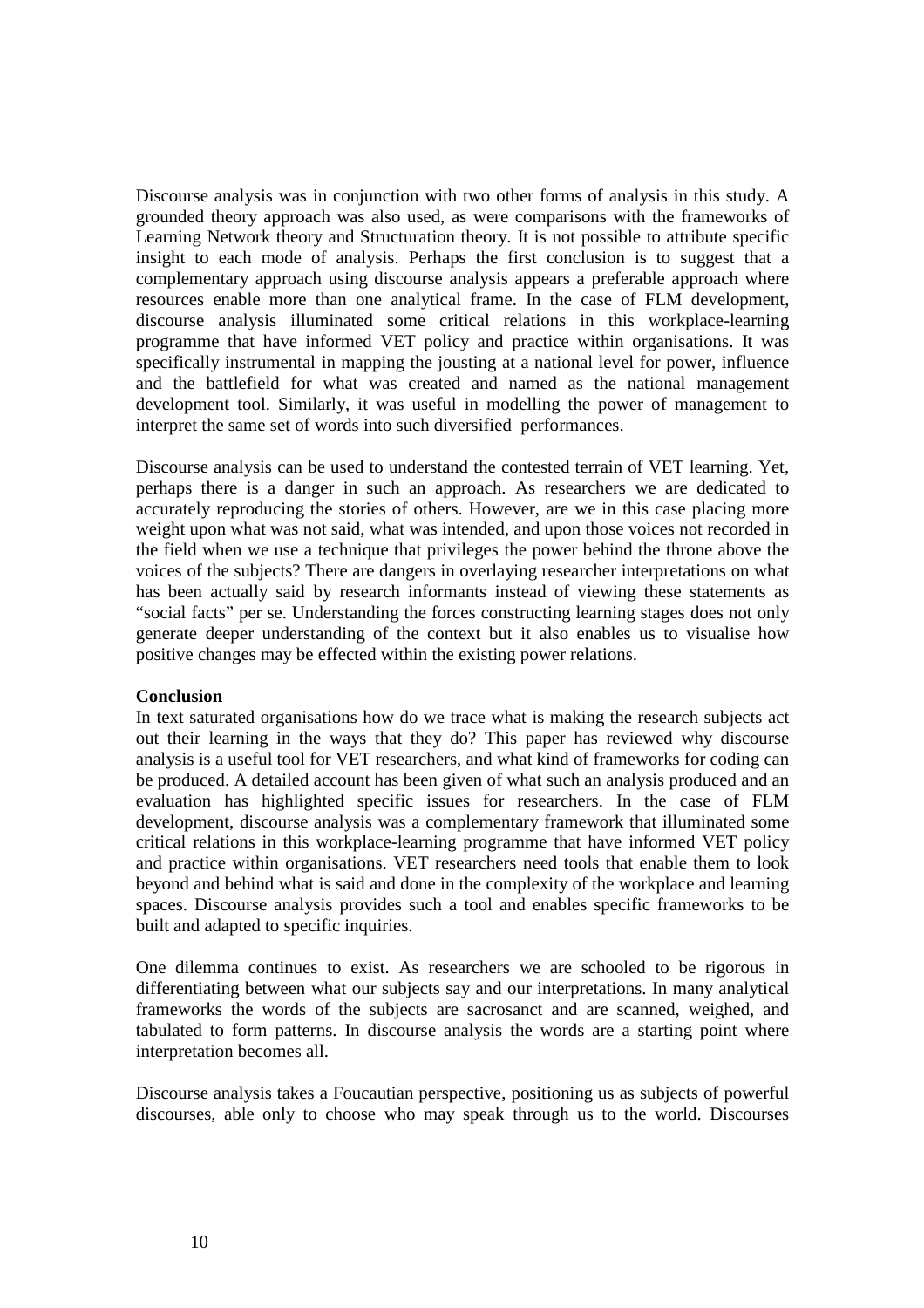construct us, even if we would like to believe we have agency to change the world as it is. It is ironic that we continually believe that we are the constructors of our own pattern of words and often ignore how much they are continually constructing us. Humpty Dumpty understood this some while ago.

'When I use a word,' Humpty Dumpty said in a rather scornful tone. 'It means just what I choose it to mean- neither more nor less.'

'The question is 'said Alice, 'whether you can make words mean so many different things,'

'The question is,' said Humpty Dumpty, 'which is to be master-that's all'.

Carroll 1962, p. 150

Perhaps as researchers we should recognise the usefulness of discourse analysis as a tool for our exploration and yet use it alongside more traditional methods that let the agency expressed by our subjects hold centre stage in the resulting narrative?

*Word count – 4717*

#### **References**

- Australian National Training Authority 1998b, *Frontline management initiative: Frontline management development kit*, ANTA/Prentice Hall, NSW.
- Barratt-Pugh, L G B & Soutar G N, 2002b. *Paradise nearly gained: Vol 2 Case studies of impact and diversity from FMI practice,* National Centre for Vocational Education Research - Australian National Training Authority, NCVER, Adelaide.
- Barratt-Pugh, L G B & Soutar, G N 2002, *Paradise nearly gained: Vol 1 Evaluating the Frontline Management Initiative,* National Centre for Vocational Education Research - Australian National Training Authority, NCVER, Adelaide.
- Barratt-Pugh, L G B, 2002, 'Viewing emerging practice: different lenses, different outcomes: Researcher learning from comparing methods for investigating competency-based management development', 5th Australian Vocational Education and Training Researchers Association Conference*, Innovation Internationalisation New Technologies*  and VET proceedings, April 24/26<sup>th</sup>, Melbourne.

Boje, D M & Dennehy, R F 1993, *Managing in the postmodern world*, Kendall Hunt, Iowa.

- Boje, D M 1994, 'Organisational storytelling: The struggles of pre modern, modern and postmodern organisational learning discourses', *Management learning,* vol.25, no.3, pp.433-462.
- Boje, D M 1996, 'Lessons from the pre modern and modern for postmodern management', *Constituting Management,*  S Clegg and G Palmer, de Gruyter, Berlin.
- Brown, A D 1994, 'Politics symbolic action and myth making in pursuit of legitimacy, *Organisation Studies,* vol.15, no.6, pp.861-879.

Brown, A. D. (2006). 'A narrative approach to collective identities'. *Journal of Management Studies*, **43**, 4, 731-53.

Brown, A. D. and Humphreys, M. (2006). 'Organisational identity and place'. *Journal of Management Studies*, **43**, 2, 231-57.

Bruner, J S 1961, 'The act of discovery', *Harvard Educational Review*, pp.21-32.

Burrell, G 1998, 'Linearity control and death', in *Discourse and Organisation*, D Grant, T Keenoy & C Oswick, Sage, London.

Carroll, L S 1962, *Alice's adventures in wonderland and through the looking glass, Penguin Classics,* London.

Clegg, S R 1989, Frameworks of power, Sage, London.

- Clegg, S R 1998, 'Foucault power and organisations', in *Foucault, Management and Organisational Theory*, A McKinlay & K Starkey, Sage, London.
- Derrida, J 1976, *Of grammatology*, John Hopkins University Press, Baltimore.
- Fairclough, N 1989, *Language and power,* Longman, London.

Fairclough, N 1992, *Critical language awareness*, Longman, Harlow.

Fairclough, N 1995, *Critical discourse analysis,* Longman, London.

Foucault, M 1980, *Power and knowledge,* Pantheon, New York.

Gee, J P & Lankshear, C 1996, 'The new work order', *Discourse*, vol.16, no1, pp.5-20.

- Grant, D, Keenoy, T & Oswick C 1998, 'Introduction: organisational diversity dichotomy and multi-discipinary research', in *Discourse and Organisation*, D Grant, T Keenoy & C Oswick, Sage, London.
- Hardy, C & Palmer, G 1999, 'Debating the ambiguous enterprise of management', *Journal of Australian and New Zealand Academy of Management,* vol.5, no.2, pp.1-16.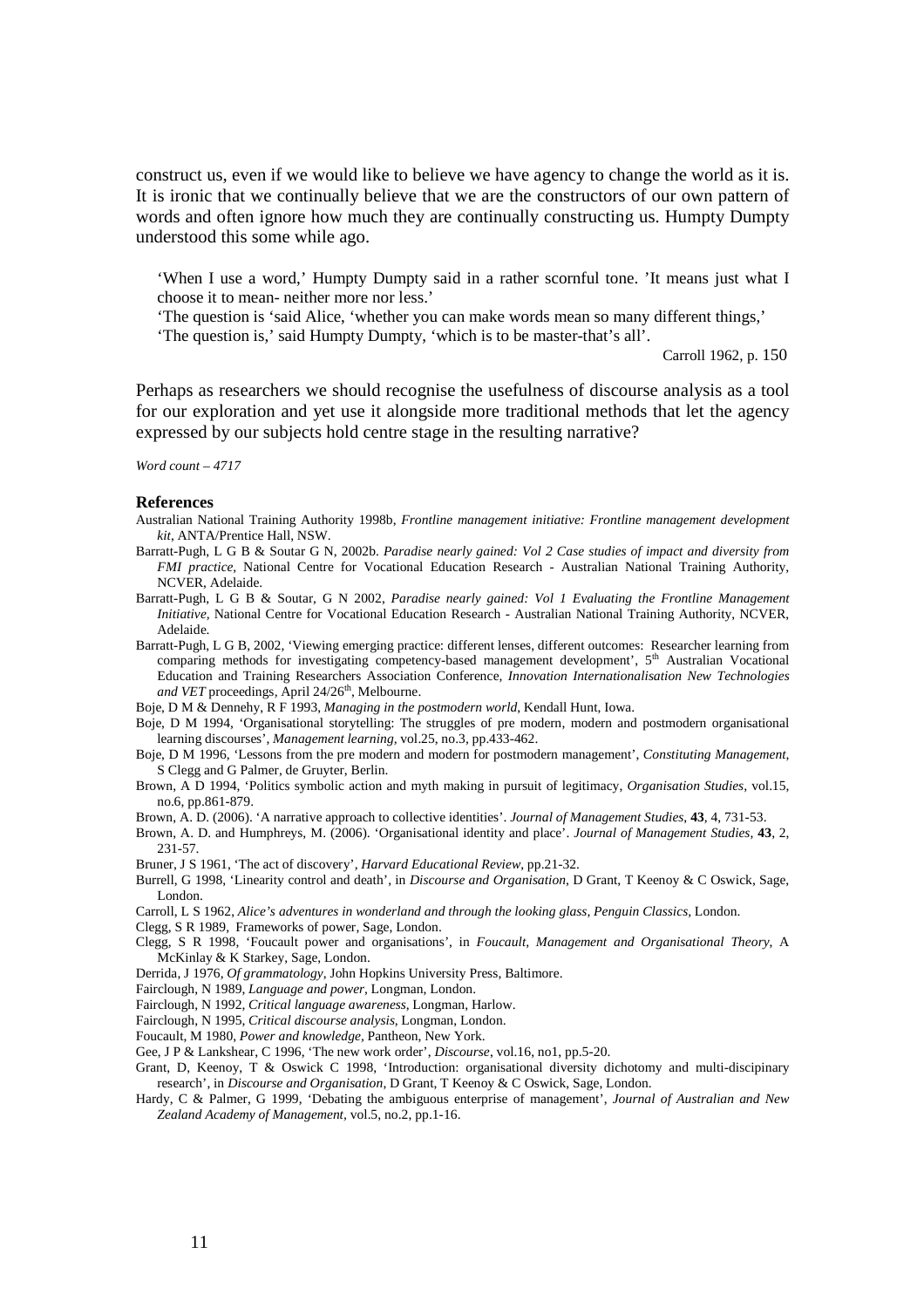- Hardy, C & Palmer, I 1998, *Discourse as a strategic resource*, Department of Management working paper (HR/IR), University of Melbourne, Victoria.
- Hicks, D 1990, 'Discourse learning and teaching', *Review of Research in Education*, vol.21, no.2, pp.49.

Hobart, M 1993, *An anthropological critique of development: The growth of ignorance*, Routledge, London.

- Jacobson, S W & Jacques, R 1997, 'Destabilising the field of management inquiry', *Journal of Management Inquiry,*  vol.6, no.3, pp. 42-58.
- Janks, H. (1997), 'Critical discourse analysis as a research tool', *Discourse: Studies in the Cultural Politics of Education,* **18**, 3, 27-48.
- Latour, B 1986, 'The powers of association', in *Power action and belief: A new sociology of action,* J Law, Routledge & Kegan Paul, London.
- Latour, B 1990, 'Drawing things together', in *Representation in Scientific Practice,* M Lynch, S Woolgar, MIT press, Cambridge, Mass.
- Latour, B 1991, 'Technology is society made durable', in *A Sociology of Monsters,* J Law, Routledge, London.
- Luke, A 1995, 'Text and discourse in education', *Review of Research in Education,* vol.21, pp.3-48.
- Luke, A 1997, 'The material effects of the word: Apologies stolen children and public discourse', *Discourse,* vol.18, no.3, pp.343-368.
- Martin, A 1992 , *Cultures in organisations,* Oxford University Press, Oxford.
- Mulcahy, D 2001, 'Management and leadership in VET', 4<sup>th</sup> Australian Vocational Education and Training Researchers Association Conference, *Research to reality* proceedings, March 28/30<sup>th</sup>, Adelaide.
- Wallace, M 2000, 'The more things change: Workplace training and gender power relations', UTS- RAVEL conference*, Working Knowledge: Productive Learning at Work* proceedings, 10-13 December at*,* Sydney, NSW.